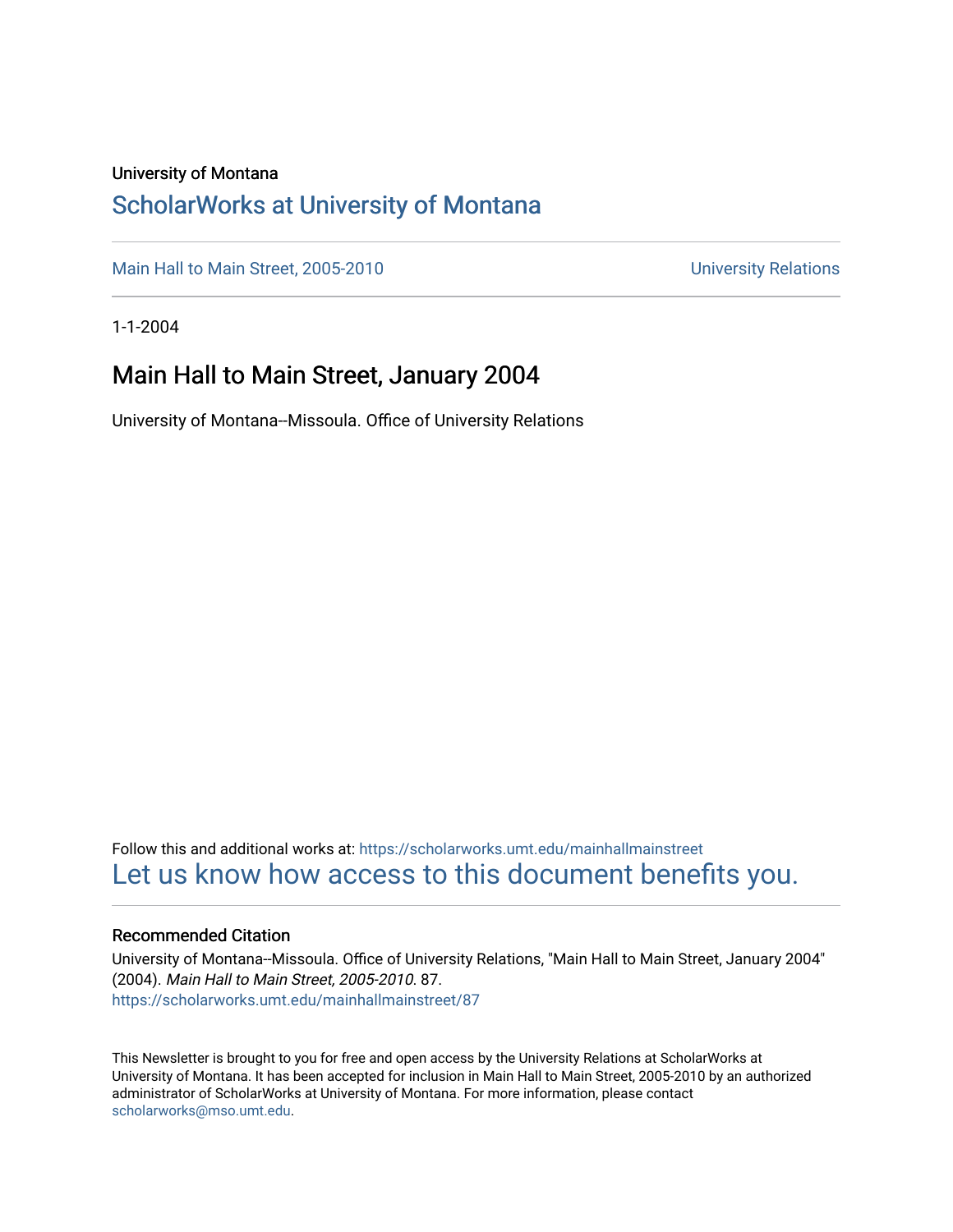**Allison-Bunnell# Jodi Mansfield Library HLI8** 128 **9936**



**main Hall<sup>to</sup> Main St.** 

Vol. 10, No. 1 **Connecting Campus and Community** 

January 2004

[www.umt.edu/urelations/mainhall](http://www.umt.edu/urelations/mainhall)

# ROTC ranked 9th in nation

Seserve Officer Train<br>at American colleges.<br>The UM colleges. tudents in The University of Montana's Reserve Officer Training Corps (ROTC) have earned top status among programs

The UM program was ranked ninth out of the 271 ROTC programs in the nation.

That's the best The University of Montana has ever done," said Lt. Col. Heather Ierardi, chair of UM's Department of Military Science. 'This speaks to the quality of our students and the success of our training program."

Ierardi said the highest UM ever placed in the past was 10th in 1998. The annual ranking of ROTC programs is conducted by Cadet Command at Ft. Monroe, Va., and rankings are based on cadet performance and how well each school meets its mission.

LIM's mission last year was to commission 15 lieutenants out of its program into the active military. Ierardi said the Missoula campus exceeded its goal, commissioning 21 new officers.

Ierardi said the ratings also are based on

student performance compared to counterparts at other colleges in the nation. Students are judged on academics and their performances at National Advanced Leadership Camp, which they attend during the summer.

Just getting the recognition is good for the UM program, Ierardi said. It also helps in recruiting prospective students. "We



ROTC training: (Top) Students rappel down UM's Social Science Building. (Bottom) Cadets in Lubrecht **Forest await a helicopter ride back to Missoula during a field training exercise.**

hope to use our high national ranking to continue to recruit the highest quality students to The University of Montana," Ierardi said.

UM has 75 students enrolled in its ROTC program. In exchange for financial aid with college, ROTC students commit to serve a term in the U.S. Army after they graduate. &

# New frontier: UM launches another NASA science mission

A software for NASA environmental<br>new mission from the space agency.<br>HAE Numorius Texts UM research group that designs software for NASA environmental satellites recently earned a major

UM's Numerical Terradynamic Simulation Group will produce software for NASA's Hydrosphere State Mission. Steve Running, NTSC director, said the mission's HYDROS satellite will study the Earth's freeze-thaw transition and soil moisture on a daily basis.

Running said his team will write code for the freeze-thaw portion of the

mission and will be responsible for distributing the resulting data once the satellite is in orbit. He said UM should receive about \$5 million for this work during the lifetime of the mission from 2004 to 2012. The HYDROS satellite is tentatively set to launch in 2009.

'This really takes us into the next generation of remote-sensing research," Running said. "We thought this Earthmonitoring product up from scratch, and we are going to produce it here and distribute it here from the beginning.

The Discovery Continues at The University of Montana

This will be the most original work our lab has ever done.

He said studying the Earth's freezethaw characteristics on a global scale should lead to improved weather forecasting, better flood prediction and a keener understanding of how spring thaws trigger the growing season.

HYDROS will be a radar satellite. Running said, so it will be able to see through clouds. In orbit the satellite and its radar dish will resemble a huge, rotating, wire umbrella,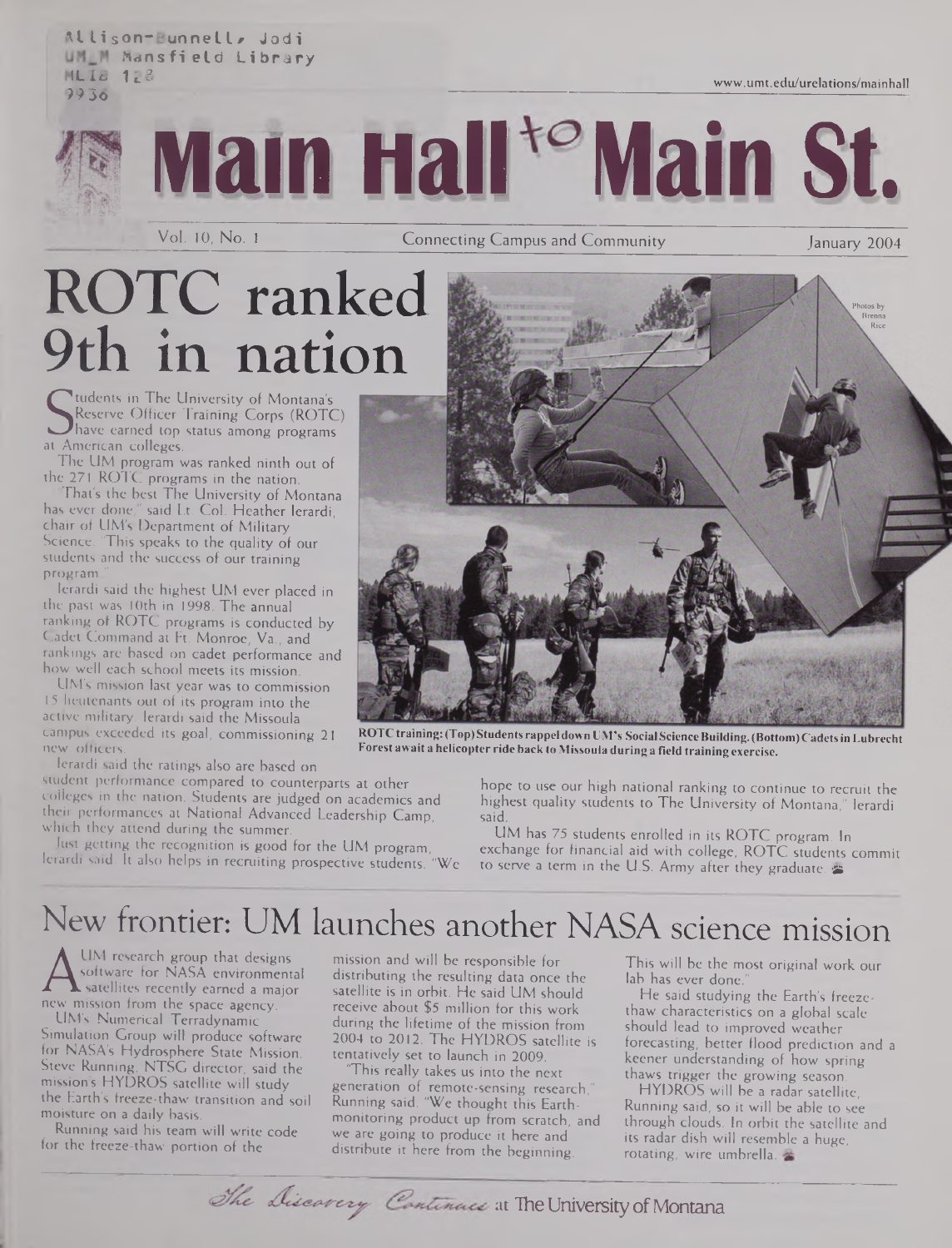## Cookbook collection donated to UM libraries

**A** cookbooks **h**<br>Mansfield Library.<br>The Raymond I collection of 515 contemporary cookbooks has been donated to **L** UM's Maureen and Mike

The Raymond Dockstader collection has been appraised at more than \$10,000. It will be housed primarily at UM's College of Technology Library, where it will complement collections being built to support COT culinary arts programs. Select rare cookbooks will be placed in the archives department at UM's Mansfield Library.

"I believe this is the first time we have ever secured a collection for the College of Technology," said Frank D'Andraia, UM dean of library services. He said the cookbooks are accessible to the public.

The collection's namesake, Dockstader, graduated from UM in 1952 with a political science degree. A native of Terry, he had a long, distinguished career in government service, working for U.S. Sen. Mike Mansfield's personal staff from 1954 <sup>t</sup> to 1976 and leaving with the title of chief legislative aide.



**Raymond Dockstader and partofhis extensive collection.**

Needlepoint Exhibit and Competition — the longest-running and most prestigious competition of its kind in the United States. &

### University lands preservation grant

and Access Grant from the National<br>Endowment for the Humanities. M-Missoula has received a \$5,000 Humanities Preservation Endowment for the Humanities.

The funds will provide seed money to establish a preservation program for all collections at UM's Maureen and Mike Mansfield Library. The

Mansfield Library is the state's largest, with more than 1.4 million items. It holds 11,000 linear feet of archival materials and significant collections of newspapers, films, audio recordings and other important records of Montana's cultural history.

"Preservation and conservation

needs are a growing concern for the nation's research libraries, and UM's Mansfield Library is no exception, said Frank D'Andraia, dean of library services. "A considerable number of our holdings are unique to Montana. We need to preserve our rare materials, as well as conserve and maintain our heavily used working collections. <sup>I</sup> am delighted that NEH concurs." &

published by major American publishers, and he has collected many signed and inscribed first editions. The collection also includes a number of charitable cookbooks sold to support

. Dockstader has been collecting cookbooks, medallions and ceramics for more than 30 years. His ceramics collection is now housed with the Archie Bray Foundation for the Ceramic Arts

He also is well-known for his canvas work — also called petit point or needlepoint. He has earned many honors from the historic Woodlawn Plantation

various causes.

in Helena.

### UM plans trade mission to Australia, New Zealand Montana companies sought to participate further eliminate barriers to trade. The

The Montana<br>
at UM is or<br>
to Australia<br>
Harch 26-April 4.<br>
Export-ready he Montana World Trade Center at UM is organizing a trade mission to Australia and New Zealand

Export-ready consumer-goods companies and others are being sought to participate. Interested companies should call Fraser McLeay, MWTC senior manager, at (406) 243-6982.

This trade mission will have the full support of the U.S. Department of Commerce Commercial Service," said Mark Peters of the Montana Export Assistance Center. "We will work closely with our colleagues in country to set up strategic meetings with potential partners for each of the participating companies

as the mission travels throughout both New Zealand and Australia."

Australia and New Zealand have been targeted by the MWTC in large part because of the similarities these countries have with Montana. Like Montana, McLeay said, both are transitioning from resource-based economies to processing, manufacturing and information economies. Similarities in terms of language, culture, legal system and interests also help make them ideal target countries for Montana exports.

We also took into consideration that Australia is expected to sign a free trade agreement with the United States early in 2004, McLeay said, "which would

exchange rate between the United States and New Zealand also is extremely favorable for the U.S. right now. It has dropped more than 33 percent in the last 18 months.

McLeay is a New Zealand native who will arrange many logistics for the mission.

MWTC will recruit up to 10 companies to participate in the Australia-New Zealand mission. The companies can be from a wide range of industries, but they must be export-ready.

MWTC is a nonprofit organization that helps Montana businesses establish and strengthen their international commercial capabilities. For more information, visit [www.mwtc.org](http://www.mwtc.org) or call  $(406)$  243-6982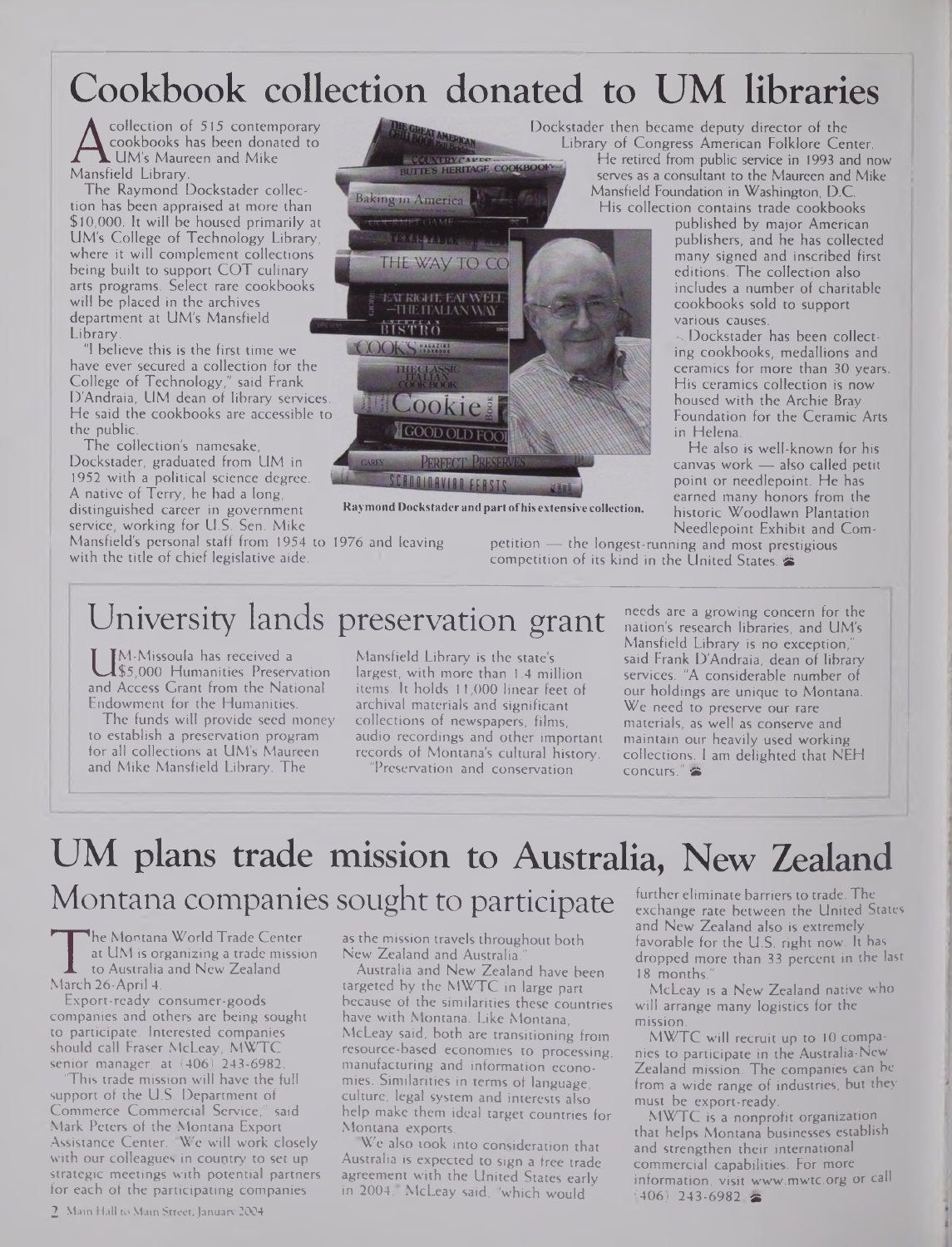**Recycling Boost—**In order to meet its goal of reducing waste by 25 percent, UM-Missoula increased recycling of cardboard and paper by 200 percent during fiscal year 2003. Seventy-five recycling stations across campus make it easy for students and employees to recycle mixed paper, newsprint, plastic, aluminum and tin. President George Dennison is matching all money collected through employee payroll deductions for the recycling program. Now, with the installation of two large composting units called Earth Tubs, Dining Services is poised to create rich compost from food wastes. For more information about waste reduction at UM-Missoula, visit the recycling Web site at <http://www.facs.umt.edu/facilities/> recycle/index.htm.

**Bighearted Campus—**UM-Missoula employees set a record during their 2003-04 Charitable Giving Campaign, contributing more than \$90,000 to worthy area causes. Lisa Arends, University Relations special projects coordinator, said 608 campus employees gave an average of \$148 each. Last / average of \$148 each. Last<br>year campus donated more<br>then \$00,000. D year campus donated more<br>than \$89,000. Proceeds than \$89,000. Proceeds<br>benefit charities such as the Missoula Humane / Society, the Poverello Center Inc. and United / Way. Many employees donated lump sums, 1 while others contribute all year long via auto- **y** matic payroll deductions.

#### **Cookie Cook-off—**It

was "A Charlie Brown Christmas" this year at UM-Missoula, when campus and community members gathered for the fifth annual Great UM Christmas Cookie Cook-Off on Dec. 18. Warmhearted campus folks baked and decorated cookies, half of which they took home. The other half was donated to local nonprofit organizations, such as youth homes and senior homes. This year 563 dozen cookies were baked, and 297 dozen were donated.

**Strong Prices, Weak Industry—**

Despite sharp increases in lumber and plywood prices, production and employment at Montana mills declined during the third quarter of 2003, according to a report from UM's Bureau of Business and Economic Research. The report attributes the drop to wildfire-related forest closures and court decisions that prevented logging on national forests. Most of the declines appear temporary, and lumber markets are expected to rebound somewhat in 2004. For more information, visit the BBER Web site at http:// [www.bber.umt.edu](http://www.bber.umt.edu).



**Fine Food—**Two venues at UM's College of Technology feature the creations of students in the Culinary Arts Program. Visit the Student Snack Bar during the academic semester from 7:30 a.m. to <sup>1</sup> p.m. Monday through Friday for full breakfasts, breakfast sandwiches, lunch sandwiches, soups, salads, fries and specials. For an upscale dining experience, try the Hunter Dining Room between 11 a.m. and 12:45 p.m. Monday

through Friday. Students prepare culinary masterpieces, including entrees that change weekly and

are affordably priced at \$5.95. Be sure to stop by on Fridays for the international buffet. Both venues are located in the Administration Building on the COT campus.

> **Outstanding Alums—**The UM Alumni Association is seeking nominations for the 2004 Distinguished Alumni Award. The awards are presented each year at Homecoming and honor alumni who have

distinguished themselves in a particular field and who have brought honor to the University, state or nation with a focus on career achievement and/or service to UM. Nomination forms may be downloaded from the UMAA Web site at <http://www.umt.edu/alumni>. All nominations must be submitted by Feb. 1. For more information, call (406) 243-5211.

 $1186666$ 

**Corporate Sponsors—**The UM College of Technology recently received corporate contributions for two programs in the industrial technology department. The recreational power equipment program received a 2003 Yamaha Mountain Viper snowmobile from Yamaha. The sled features power valves with servo motor control, digital electronic ignition and throttle position sensor for three-dimension ignition timing. These snowmobiles sell for \$8,500. The recreational power equipment curriculum is collected in a yearlong certificate program in which students train to be motor-sport technicians. In addition, the diesel technology program will receive two axle-drive units, as well as a state-of-the-art 18-speed

auto-shift transmission, from Eaton Roadranger. The COT will be the only school in Montana teaching with an 18 speed auto-shift transmission.

**Grants for Montana—**If you've been thinking about doing a Montana research, writing or wilderness studies project, now is the time to get started. UM's Wilderness Institute is calling for project proposals for the Matthew Hansen Endowment, which grants awards for historical research, creative writing or wilderness studies projects that explore Montana's land and people. Projects must focus on historical research, creative writing, wilderness studies or any combination thereof. Funding for projects is competitive, and proposals are reviewed for feasibility and relevance to the endowment's goals. Awards usually range from \$400 to \$1,000 and are distributed in April. Proposals should be postmarked by March 1. For detailed information visit [www.forestry.umt.edu/wi](http://www.forestry.umt.edu/wi), call (406) 243-5361 or e-mail wi@forestry. <umt.edu>.

**Montana Made—**Some lucky folks got a taste of local foods and supported Montana's economy last month during a brunch hosted by University Dining Services and the UM Farm to College Program. The menu, featuring Montanagrown and -processed foods, included breakfast sandwiches, eggs Benedict, waffles, vegetable quiche and more. The UM Farm to College Program highlights the University's dedication to state and local economies and provides fresh healthy food to the campus community. By purchasing regional food, the program supports local economies, strengthens local communities, preserves natural and cultural heritage and positively impacts the environment.

**Conservation Lectures—**The 25th annual Wilderness Issues Lecture Series, sponsored by the College of Forestry and Conservation's Wilderness Institute, will be held Feb. 3-April 20. It brings together scientists, landowners, environmentalists, conservation agency staff and an art historian to examine the implications of landscape-scale conservation. Lectures are scheduled for 7 p.m. every Tuesday beginning Feb. 3 in Gallagher Building Room 122. All lectures are free and open to the public. For a full schedule, visit [www.forestry.umt.edu/research/MFCES/](http://www.forestry.umt.edu/research/MFCES/) programs/wi/lectureseries.htm or call Nicky Phear at 243-6932.

**UM Volunteers—**UM's Office for Civic Engagement recruited volunteers for the Martin Luther King Jr. Day of Service on Jan. 19. Students and other volunteers worked the morning at 10 area charitable organizations.